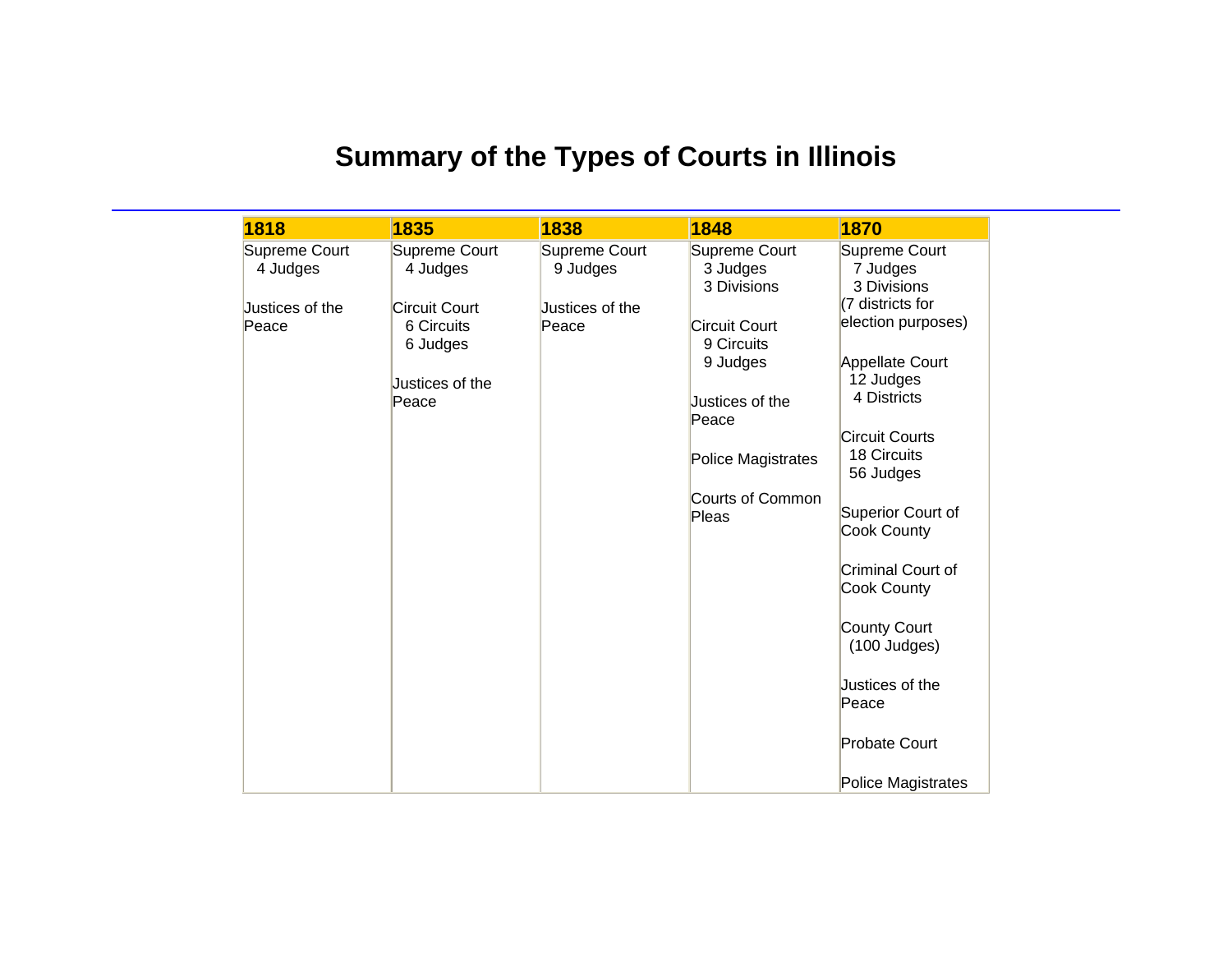## **Summary of the Types of Courts in Illinois**

| 1907                      | 1964                                  | 1985                 | 2000                 |
|---------------------------|---------------------------------------|----------------------|----------------------|
| Supreme Court             | Supreme Court                         | Supreme Court        | Supreme Court        |
| 4 Judges                  | 7 Justices                            | 7 Justices           | 7 Justices           |
| 3 Divisions               |                                       | 5 Districts          | 5 Districts          |
| (7 districts for election | Appellate Court                       |                      |                      |
| purposes)                 | 24 Justices                           | Appellate Court      | Appellate Court      |
|                           |                                       | 42 Justices          | 24 Justices          |
| Appellate Court           | Circuit Courts                        | 5 Districts          | 5 Districts          |
| 12 Judges                 | 18 Circuits                           |                      |                      |
| 4 Districts               |                                       | Circuit Courts       | Circuit Courts       |
|                           | 56 Circuit Judges<br>Associate Judges | 22 Circuits          | 22 Circuits          |
| Circuit Courts            | Magistrates                           | 386 Circuit Judges   | 496 Circuit Judges   |
| 18 Circuits               |                                       |                      |                      |
|                           |                                       | 375 Associate Judges | 370 Associate Judges |
| 56 Judges                 |                                       |                      |                      |
|                           |                                       |                      |                      |
| Superior Court of Cook    |                                       |                      |                      |
| County                    |                                       |                      |                      |
|                           |                                       |                      |                      |
| Criminal Court of Cook    |                                       |                      |                      |
| County                    |                                       |                      |                      |
|                           |                                       |                      |                      |
| County Court              |                                       |                      |                      |
| $(100$ Judges)            |                                       |                      |                      |
|                           |                                       |                      |                      |
| Justices of the Peace     |                                       |                      |                      |
|                           |                                       |                      |                      |
| Probate Court             |                                       |                      |                      |
|                           |                                       |                      |                      |
| Police Magistrates        |                                       |                      |                      |
|                           |                                       |                      |                      |
| Juvenile Court of Cook    |                                       |                      |                      |
|                           |                                       |                      |                      |